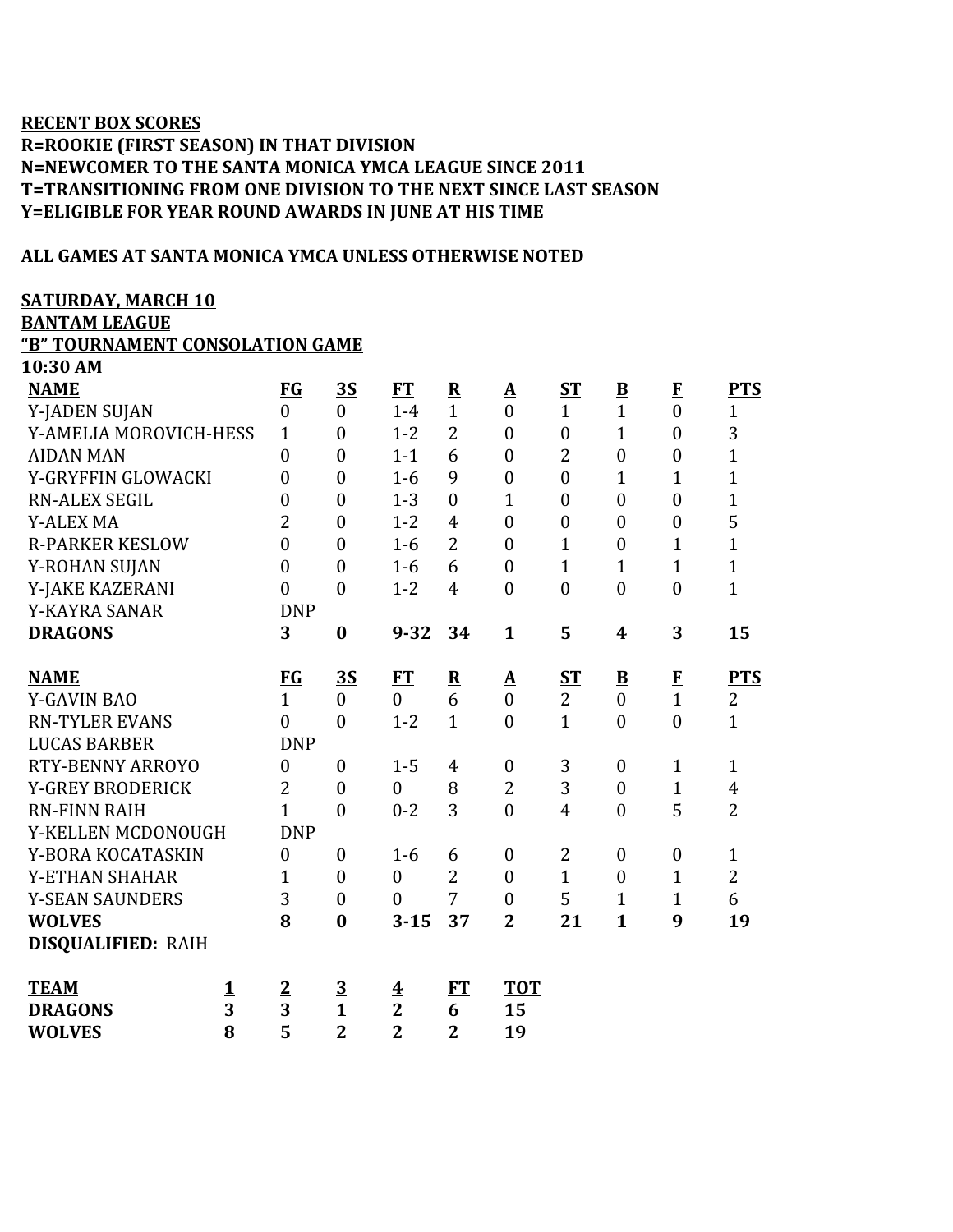## **"A" TOURNAMENT SEMI FINAL #1 (6-4-2)**

| 11:40 AM                             |          |                  |                  |                         |                         |                   |                  |                          |                  |                  |
|--------------------------------------|----------|------------------|------------------|-------------------------|-------------------------|-------------------|------------------|--------------------------|------------------|------------------|
| <b>NAME</b>                          |          | <b>FG</b>        | <u>3S</u>        | <b>FT</b>               | $\overline{\mathbf{R}}$ | <u>A</u>          | ST               | $\overline{\mathbf{B}}$  | $\mathbf{F}$     | <b>PTS</b>       |
| RTY-JAMES COOK                       |          | $\mathbf{1}$     | $\boldsymbol{0}$ | $\boldsymbol{0}$        | $\overline{2}$          | $\boldsymbol{0}$  | 3                | $\boldsymbol{0}$         | $\mathbf{1}$     | $\overline{2}$   |
| RN-TRAJAN BOOKER                     |          | $\boldsymbol{0}$ | $\boldsymbol{0}$ | $1-4$                   | $\overline{2}$          | $\boldsymbol{0}$  | $\boldsymbol{0}$ | $\boldsymbol{0}$         | $\boldsymbol{0}$ | $\mathbf{1}$     |
| Y-LEO MOONEY                         |          | $\boldsymbol{0}$ | $0 - 1$          | $2 - 6$                 | $\mathbf{1}$            | $\mathbf{1}$      | 2                | $\boldsymbol{0}$         | 3                | $\overline{2}$   |
| <b>JACK PHELAN</b>                   |          | $\boldsymbol{0}$ | $\boldsymbol{0}$ | $1 - 1$                 | $\mathbf{1}$            | $\boldsymbol{0}$  | $\boldsymbol{0}$ | $\boldsymbol{0}$         | $\boldsymbol{0}$ | $\mathbf{1}$     |
| <b>Y-CHARLIE MILES</b>               |          | $\overline{2}$   | $\overline{0}$   | $\boldsymbol{0}$        | $\mathbf{1}$            | $\boldsymbol{0}$  | $\mathbf{1}$     | $\boldsymbol{0}$         | $\boldsymbol{0}$ | $\overline{4}$   |
| Y-ROWAN BOOHER                       |          | 3                | $\overline{0}$   | $0 - 3$                 | 7                       | 2                 | 3                | $\boldsymbol{0}$         | $\boldsymbol{0}$ | 6                |
| RTY-ANNIKA COOK                      |          | $\boldsymbol{0}$ | $\boldsymbol{0}$ | $1 - 3$                 | $\overline{2}$          | $\boldsymbol{0}$  | $\boldsymbol{0}$ | $\boldsymbol{0}$         | $\boldsymbol{0}$ | $\mathbf{1}$     |
| <b>RN-RYKER DEEGE</b>                |          | $\boldsymbol{0}$ | $\boldsymbol{0}$ | $1 - 3$                 | 5                       | $\boldsymbol{0}$  | $\mathbf{1}$     | $\boldsymbol{0}$         | $\boldsymbol{0}$ | $\mathbf{1}$     |
| Y-T.J. TURNER                        |          | $\boldsymbol{0}$ | $\overline{0}$   | $1 - 5$                 | $\overline{0}$          | $\boldsymbol{0}$  | $\boldsymbol{0}$ | $\boldsymbol{0}$         | $\boldsymbol{0}$ | $\mathbf{1}$     |
| Y-KAHLO LEMOND                       |          | $\boldsymbol{0}$ | $\boldsymbol{0}$ | $1 - 2$                 | $\overline{2}$          | $\boldsymbol{0}$  | $\overline{2}$   | $\mathbf{1}$             | $\boldsymbol{0}$ | $\mathbf{1}$     |
| <b>FOXES</b>                         |          | 6                | $0 - 1$          | $8 - 28$                | 23                      | 3                 | 12               | $\mathbf{1}$             | 4                | 20               |
| <b>NAME</b>                          |          | $FG$             | <u>35</u>        | ET                      | $\overline{\mathbf{R}}$ | <u>A</u>          | $S_{\text{I}}$   | $\underline{\mathbf{B}}$ | $\mathbf{F}$     | <b>PTS</b>       |
| RN-JULIAN WEINERMAN                  |          | $\boldsymbol{0}$ | $\boldsymbol{0}$ | $1 - 3$                 | $\overline{0}$          | $\boldsymbol{0}$  | $\mathbf{0}$     | $\boldsymbol{0}$         | $\boldsymbol{0}$ | $\mathbf{1}$     |
| <b>R-LANDON BROIHIER</b>             |          | $\mathbf{1}$     | $\boldsymbol{0}$ | $\boldsymbol{0}$        | $\mathbf{1}$            | $\boldsymbol{0}$  | $\overline{2}$   | $\boldsymbol{0}$         | $\boldsymbol{0}$ | $\overline{2}$   |
| RTY-AYSU AGHAYEVA                    |          | $\boldsymbol{0}$ | $\overline{0}$   | $1-6$                   | 3                       | $\boldsymbol{0}$  | $\mathbf{1}$     | $\boldsymbol{0}$         | $\boldsymbol{0}$ | $\mathbf{1}$     |
| Y-ELIOT MAMEDOV                      |          | $\mathbf{1}$     | $\boldsymbol{0}$ | $\boldsymbol{0}$        | 5                       | $\boldsymbol{0}$  | $\overline{2}$   | 1                        | $\overline{2}$   | $\overline{2}$   |
| <b>R-HARRY TITLE</b>                 |          | $\boldsymbol{0}$ | $\boldsymbol{0}$ | $1-6$                   | $\overline{2}$          | $\boldsymbol{0}$  | $\boldsymbol{0}$ | $\boldsymbol{0}$         | $\boldsymbol{0}$ | $\mathbf{1}$     |
| Y-GUY SIKORA                         |          | $\overline{2}$   | $0 - 2$          | $\boldsymbol{0}$        | $\overline{2}$          | $\boldsymbol{0}$  | $\boldsymbol{0}$ | $\boldsymbol{0}$         | $\mathbf{1}$     | $\overline{4}$   |
| Y-MOSES DEBENNING                    |          | $\boldsymbol{0}$ | $0 - 1$          | $1-4$                   | $\overline{2}$          | $\boldsymbol{0}$  | $\boldsymbol{0}$ | $\boldsymbol{0}$         | $\boldsymbol{0}$ | $\mathbf{1}$     |
| Y-RYAN SCHUSTER                      |          | $\overline{4}$   | $\overline{0}$   | $\boldsymbol{0}$        | 11                      | $\boldsymbol{0}$  | $\boldsymbol{0}$ | $\mathbf{1}$             | 3                | 8                |
| Y-JACE O'BRIEN                       |          | $\boldsymbol{0}$ | $\overline{0}$   | $1 - 6$                 | $\mathbf{1}$            | $\mathbf{1}$      | $\mathbf{1}$     | $\boldsymbol{0}$         | $\boldsymbol{0}$ | $\mathbf{1}$     |
| <b>Y-BEN FELSON</b>                  |          | $\boldsymbol{0}$ | $\boldsymbol{0}$ | $\boldsymbol{0}$        | $\mathbf{0}$            | $\boldsymbol{0}$  | $\boldsymbol{0}$ | $\mathbf{1}$             | $\mathbf{1}$     | $\boldsymbol{0}$ |
| <b>STARS</b>                         |          | 8                | $0 - 3$          | $5 - 25$                | 27                      | $\mathbf{1}$      | 6                | 3                        | 7                | 21               |
| <b>TEAM</b>                          | <u>1</u> | $\overline{2}$   | $\overline{3}$   | $\overline{\mathbf{4}}$ | $OT$                    | FT                | <b>TOT</b>       |                          |                  |                  |
| <b>FOXES</b>                         | 4        | 6                | $\bf{0}$         | $\boldsymbol{4}$        | $\boldsymbol{0}$        | 6                 | 20               |                          |                  |                  |
| <b>STARS</b>                         | 4        | 6                | $\overline{2}$   | $\overline{2}$          | $\overline{2}$          | 5                 | 21               |                          |                  |                  |
| "A" TOURNAMENT SEMI FINAL #2 (6-4-2) |          |                  |                  |                         |                         |                   |                  |                          |                  |                  |
| 12:50 PM                             |          |                  |                  |                         |                         |                   |                  |                          |                  |                  |
| <b>NAME</b>                          |          | <b>FG</b>        | 3S               | <b>FT</b>               | ${\bf R}$               | $\mathbf{\Delta}$ | $ST$             | $\overline{\mathbf{B}}$  | $\bf{F}$         | <b>PTS</b>       |
| Y-KADEN FRIEDMAN                     |          | $\overline{0}$   | $\mathbf{0}$     | $1 - 2$                 | $\mathbf{1}$            | $\overline{0}$    | $\mathbf{1}$     | $\boldsymbol{0}$         | $\boldsymbol{0}$ | $\mathbf{1}$     |
| <b>Y-MAX LEWIS</b>                   |          | 1                | $0 - 2$          | $\boldsymbol{0}$        | 8                       | 2                 | 2                | $\mathbf{1}$             | $\mathbf{1}$     | $\overline{2}$   |
| <b>Y-ARCHER AGUILAR</b>              |          | $\mathbf{1}$     | $\boldsymbol{0}$ | $\mathbf{0}$            | $\overline{2}$          | $\boldsymbol{0}$  | $\mathbf{1}$     | $\boldsymbol{0}$         | $\mathbf{1}$     | $\overline{2}$   |
| Y-COOPER KUN                         |          | 1                | $\overline{0}$   | $\mathbf{0}$            | $\overline{2}$          | $\boldsymbol{0}$  | $\mathbf{1}$     | $\boldsymbol{0}$         | $\boldsymbol{0}$ | $\overline{2}$   |
| <b>Y-CASSIUS TAYLOR</b>              |          | $\overline{2}$   | $\overline{0}$   | $0 - 2$                 | 5                       | $\boldsymbol{0}$  | $\boldsymbol{0}$ | $\boldsymbol{0}$         | $\mathbf{1}$     | $\overline{4}$   |
| <b>RN-AUBREY NASSON</b>              |          | $\mathbf{0}$     | $\overline{0}$   | $1 - 4$                 | $\mathbf{0}$            | $\boldsymbol{0}$  | $\mathbf{1}$     | $\boldsymbol{0}$         | $\boldsymbol{0}$ | $\mathbf{1}$     |
| Y-LIAM MULHOLLAND                    |          | $\boldsymbol{0}$ | $\boldsymbol{0}$ | $1-6$                   | $\mathbf{1}$            | $\boldsymbol{0}$  | $\boldsymbol{0}$ | $\boldsymbol{0}$         | $\boldsymbol{0}$ | $\mathbf{1}$     |
| <b>ATOBEK NASIMOV</b>                |          | 1                | $\boldsymbol{0}$ | $1-4$                   | 10                      | $\boldsymbol{0}$  | $\mathbf{1}$     | $\boldsymbol{0}$         | $\mathbf{1}$     | 3                |
| <b>RN-LUKE HILL</b>                  |          | $\boldsymbol{0}$ | $\boldsymbol{0}$ | $1 - 1$                 | 3                       | $\mathbf{1}$      | $\boldsymbol{0}$ | $\boldsymbol{0}$         | $\boldsymbol{0}$ | $\mathbf{1}$     |
|                                      |          |                  |                  |                         |                         |                   |                  |                          |                  |                  |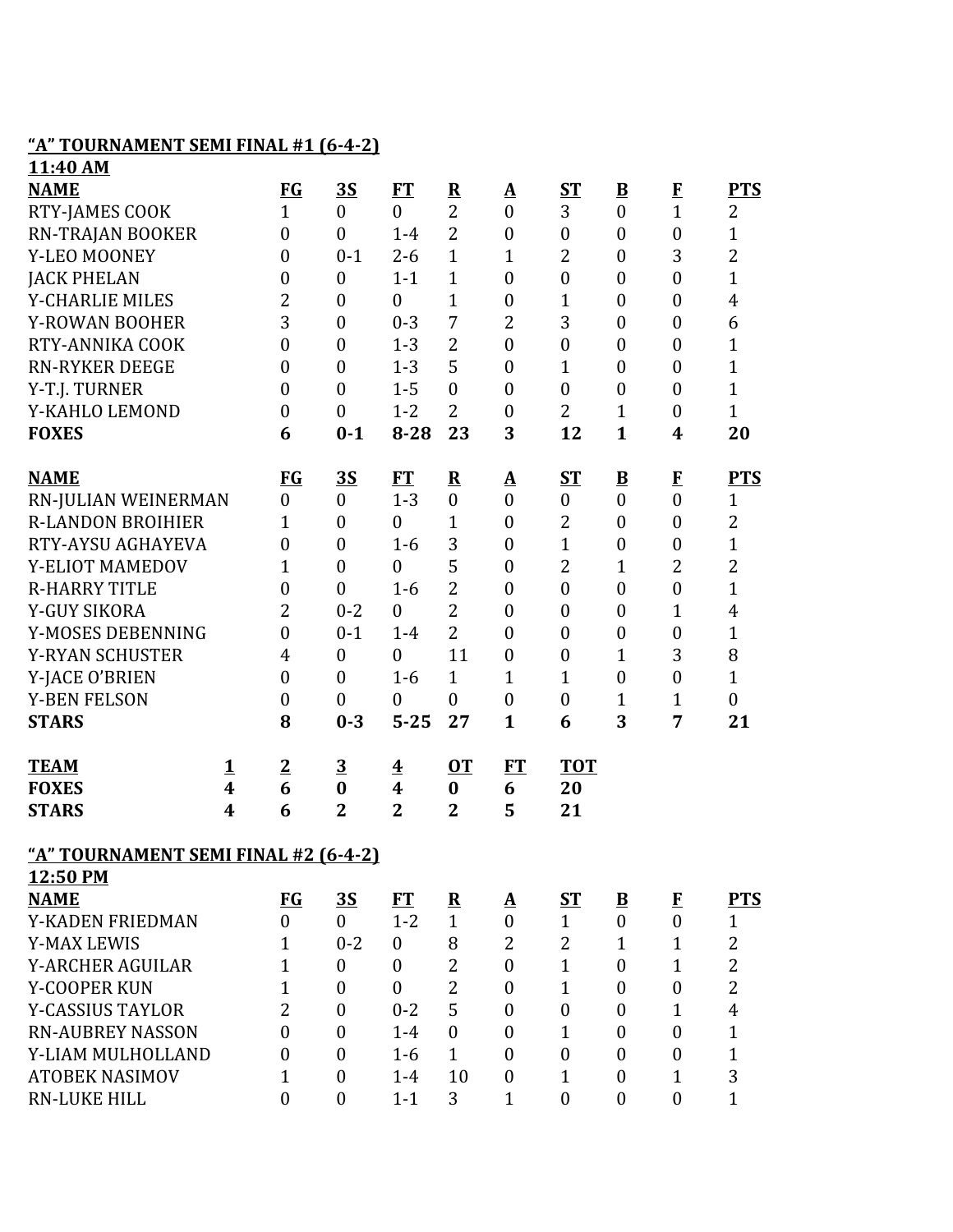| <b>RONAN HILL</b>                        |                  | <b>DNP</b>             |                         |                         |                  |                              |                          |                          |                                |                |
|------------------------------------------|------------------|------------------------|-------------------------|-------------------------|------------------|------------------------------|--------------------------|--------------------------|--------------------------------|----------------|
| <b>JAGUARS</b>                           |                  | 6                      | $0 - 2$                 | $5-19$                  | 32               | 3                            | 7                        | $\mathbf{1}$             | 4                              | 17             |
| <b>NAME</b>                              |                  | <b>FG</b>              | <u>3S</u>               | ET                      | ${\bf R}$        | <u>A</u>                     | $S_{\rm T}$              | $\underline{\mathbf{B}}$ | $\mathbf{F}$                   | <b>PTS</b>     |
| Y-ASHER ZACZEPINSKI                      |                  | $\mathbf{1}$           | $\boldsymbol{0}$        | $\boldsymbol{0}$        | 6                | $\boldsymbol{0}$             | 5                        | $\mathbf{1}$             | 3                              | $\overline{2}$ |
| Y-ISABELLA V. BILDERBEEK                 |                  | $\boldsymbol{0}$       | $\mathbf{0}$            | $1 - 3$                 | 2                | $\overline{0}$               | $\boldsymbol{0}$         | 2                        | $\mathbf{1}$                   | $\overline{1}$ |
| Y-BEN VAN BILDERBEEK                     |                  | $\mathbf{1}$           | $\boldsymbol{0}$        | $\boldsymbol{0}$        | 9<br>7           | $\boldsymbol{0}$             | $\overline{2}$           | $\boldsymbol{0}$         | $\overline{2}$<br>$\mathbf{1}$ | $\overline{c}$ |
| Y-MARKO ZELENOVIC                        |                  | 3                      | $0 - 2$                 | $\overline{0}$          |                  | $\boldsymbol{0}$             | $\boldsymbol{0}$         | $\boldsymbol{0}$         |                                | 6              |
| Y-MACY ZELENOVIC                         |                  | 1                      | $\boldsymbol{0}$        | $0 - 1$                 | 5                | $\boldsymbol{0}$             | $\mathbf{1}$             | $\boldsymbol{0}$         | $\mathbf{1}$                   | $\overline{2}$ |
| Y-KYOKO BERNET-MILLAN                    |                  | <b>DNP</b>             |                         |                         |                  |                              |                          |                          |                                |                |
| Y-BEN STEELMAN                           |                  | $\boldsymbol{0}$       | $\boldsymbol{0}$        | $1 - 2$                 | 2                | $\boldsymbol{0}$             | $\boldsymbol{0}$         | $\boldsymbol{0}$         | $\mathbf{1}$                   | $\mathbf{1}$   |
| Y-ARI CANDELA                            |                  | <b>DNP</b>             |                         |                         |                  |                              |                          |                          |                                |                |
| Y-IVAN GATYNYA                           |                  | $\boldsymbol{0}$       | $\boldsymbol{0}$        | $1 - 6$                 | $\overline{4}$   | $\boldsymbol{0}$             | $\boldsymbol{0}$         | $\mathbf{1}$             | $\boldsymbol{0}$               | $\mathbf{1}$   |
| Y-RIVER ZELENOVIC                        |                  | <b>DNP</b>             |                         |                         |                  |                              |                          |                          |                                |                |
| <b>SCORPIONS</b>                         |                  | 6                      | $0 - 2$                 | $3 - 12$                | 35               | $\boldsymbol{0}$             | 8                        | 4                        | 9                              | 15             |
| <b>TEAM</b>                              | <u>1</u>         | $\overline{2}$         | $\overline{\mathbf{3}}$ | $\overline{\textbf{4}}$ | ET               | <b>TOT</b>                   |                          |                          |                                |                |
| <b>JAGUARS</b>                           | $\overline{2}$   | 6                      | $\overline{2}$          | 3                       | 4                | 17                           |                          |                          |                                |                |
| <b>SCORPIONS</b>                         | $\boldsymbol{4}$ | $\overline{2}$         | 6                       | $\bf{0}$                | 3                | 15                           |                          |                          |                                |                |
|                                          |                  |                        |                         |                         |                  |                              |                          |                          |                                |                |
| <b>MINOR LEAGUE</b>                      |                  |                        |                         |                         |                  |                              |                          |                          |                                |                |
| 1:00 PM                                  |                  |                        |                         |                         |                  |                              |                          |                          |                                |                |
| <b>NAME</b>                              | $\underline{FG}$ | <u>35</u>              | $E$ <sup>T</sup>        | ${\bf R}$               | <u>А</u>         | $S$                          | $\underline{\mathbf{B}}$ | E                        | <b>PTS</b>                     |                |
| <b>JAHRID LONGSWORTH</b>                 | $\overline{2}$   | $\overline{0}$         | 0                       | 3                       | $\mathbf 0$      | $\mathbf{1}$                 | 0                        | $\mathbf 0$              | 4                              |                |
| <b>LEO SIKORA</b>                        | 0                | $0 - 1$                | 0                       | $\overline{2}$          | $\mathbf 0$      | $\overline{2}$               | $\Omega$                 | 0                        | 0                              |                |
| <b>ADI PETROS</b>                        | 1                | $1 - 4$                | 0                       | 4                       | 0                | $\mathbf{1}$                 | $\Omega$                 | 0                        | 5                              |                |
| <b>ALEX BRICK</b>                        | 1                | $\mathbf 0$            | 0                       | 4                       | 1                | 1                            | 0                        | 0                        | $\overline{\mathbf{c}}$        |                |
| ZAYD AL-SHAWE                            | 0                | 0                      | 0                       | 3                       | $\mathbf 0$      | $\mathbf{1}$                 | 0                        | 0                        | $\mathbf 1$                    |                |
| <b>DALTON WHITE</b><br><b>EVAN CHANG</b> | 1<br>0           | $1 - 2$<br>$\mathbf 0$ | $0 - 2$<br>$\mathbf 0$  | 1<br>$\overline{2}$     | 0<br>0           | $\mathbf{1}$<br>$\mathbf{1}$ | 0<br>0                   | 0<br>0                   | 5<br>$\mathbf 0$               |                |
| <b>JAKE RONN</b>                         | 0                | $\mathbf 0$            | 0                       | 4                       | 0                | 1                            | 0                        | 0                        | $\mathbf 0$                    |                |
| <b>JACOB BURROWS</b>                     | 1                | $\mathbf 0$            | 0                       | 4                       | 0                | $\mathbf{1}$                 | 0                        | 0                        | $\mathbf{1}$                   |                |
| <b>TIMOSHA MONCHER</b>                   | 4                | $1 - 2$                | 0                       | 3                       | 0                | 4                            | 0                        | 0                        | 11                             |                |
| <b>SM YMCA</b>                           | 10               | $3-9$                  | $0 - 2$                 | 30                      | $\mathbf{1}$     | 14                           | 0                        | 6                        | 29                             |                |
| <b>RUSHIN' THUNDER</b>                   |                  |                        |                         |                         |                  |                              |                          |                          |                                |                |
|                                          |                  |                        |                         |                         |                  |                              |                          |                          |                                |                |
| <b>CULVER PALMS #3</b>                   |                  |                        |                         |                         |                  |                              |                          |                          | 10                             |                |
| <b>TEAM</b><br><b>RUSHIN' THUNDER</b>    | $\mathbf{1}$     | $\overline{2}$         | $\overline{3}$          | $\overline{\textbf{4}}$ | <b>TOT</b><br>28 |                              |                          |                          |                                |                |
| <b>CULVER PALMS Y #3</b>                 |                  |                        |                         |                         | 10               |                              |                          |                          |                                |                |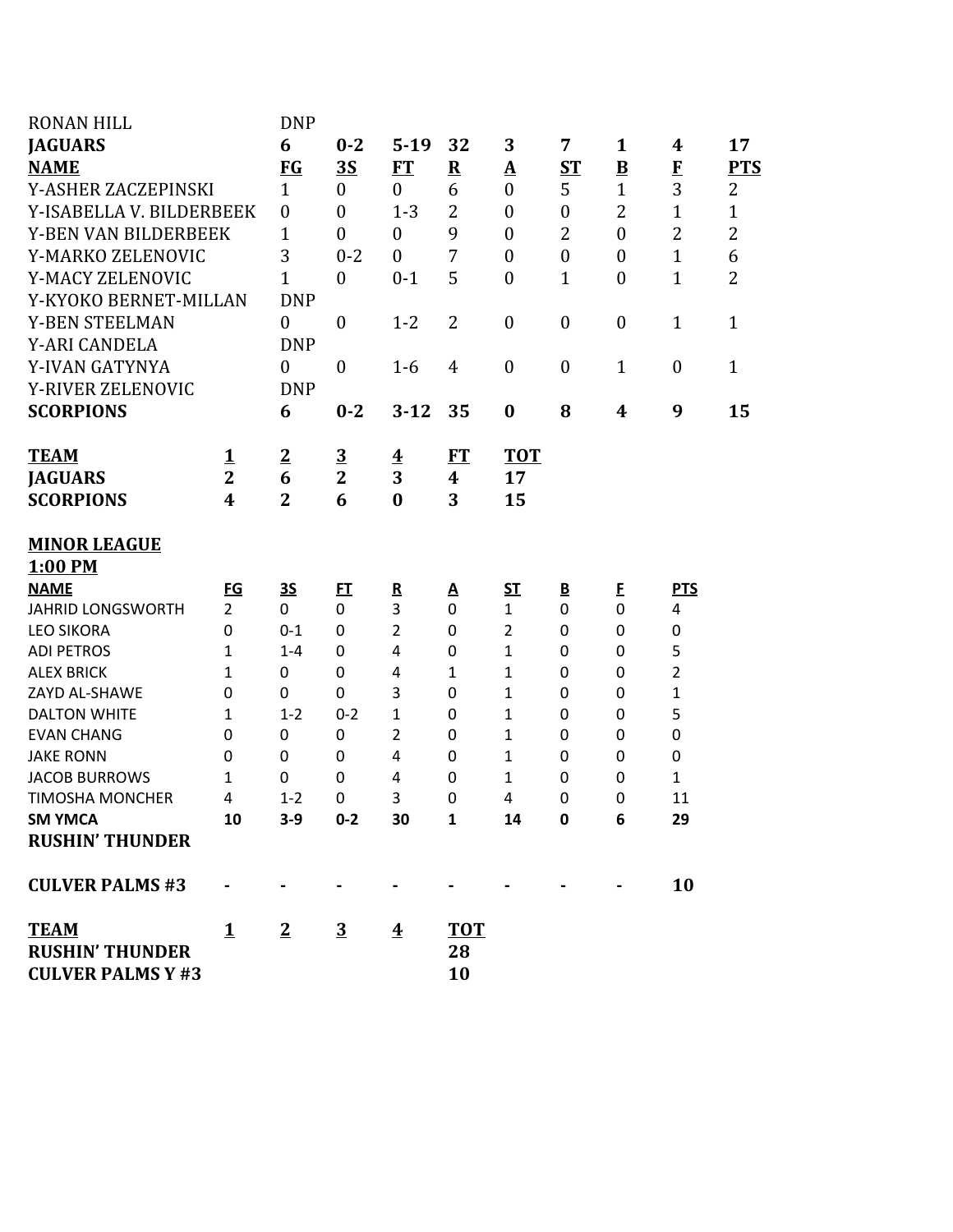#### **"B" TOURNAMENT CONSOLATION GAME**

| 2:00 PM                           |                         |                |                  |                         |                  |                       |                  |                          |                  |                  |                |
|-----------------------------------|-------------------------|----------------|------------------|-------------------------|------------------|-----------------------|------------------|--------------------------|------------------|------------------|----------------|
| <b>NAME</b>                       |                         | FG             | <u>3S</u>        | FT                      | ${\bf R}$        | ${\underline{\bf A}}$ | $S_{\rm T}$      | $\underline{\mathbf{B}}$ | $\bf{F}$         | <b>PTS</b>       |                |
| <b>Y-TYLER XIE</b>                |                         | $\overline{0}$ | $\boldsymbol{0}$ | $\overline{0}$          | 4                | $\boldsymbol{0}$      | $\boldsymbol{0}$ | $\mathbf{1}$             | 5                | $\boldsymbol{0}$ |                |
| Y-DASH HANSFORD                   |                         | 1              | $\boldsymbol{0}$ | $0 - 2$                 | 9                | $\mathbf{1}$          | $\overline{2}$   | $\boldsymbol{0}$         | 3                | $\overline{c}$   |                |
| Y-BELLA MUSSI-NELSON              |                         | $\mathbf{1}$   | $\theta$         | $\mathbf{0}$            | $\mathbf{1}$     | $\mathbf{1}$          | $\overline{0}$   | $\boldsymbol{0}$         | $\overline{0}$   | $\overline{2}$   |                |
| Y-HALLIE BUJAKE                   |                         | <b>DNP</b>     |                  |                         |                  |                       |                  |                          |                  |                  |                |
| <b>Y-ANDE DALY</b>                |                         | <b>DNP</b>     |                  |                         |                  |                       |                  |                          |                  |                  |                |
| Y-NATASHA KOHLI                   |                         | 3              | $\boldsymbol{0}$ | $0 - 1$                 | 11               | $\boldsymbol{0}$      | $\overline{2}$   | $\boldsymbol{0}$         | 3                | 6                |                |
| Y-ARMAAN KOHLI                    |                         | $\overline{0}$ | $\boldsymbol{0}$ | $1 - 2$                 | $\overline{4}$   | $\mathbf{1}$          | $\boldsymbol{0}$ | $\boldsymbol{0}$         | $\overline{2}$   | 3                |                |
| Y-JARED OLIVER                    |                         |                | DNP-INJ-ATTENDED |                         |                  |                       |                  |                          |                  |                  |                |
| RTY-ZOE DEBENNING                 |                         | $\overline{0}$ | $\theta$         | $1 - 2$                 | $\mathbf{1}$     | $\mathbf{1}$          | $\boldsymbol{0}$ | $\mathbf{0}$             | 5                | $\mathbf{1}$     |                |
| <b>R-LEVI TITLE</b>               |                         | 1              | $\boldsymbol{0}$ | $1 - 2$                 | $\overline{2}$   | $\mathbf{0}$          | $\mathbf{1}$     | $\boldsymbol{0}$         | $\mathbf{1}$     | 3                |                |
| <b>ORANGE STARS</b>               |                         | 6              | $1 - 2$          | $2 - 7$                 | 32               | 4                     | 5                | $\mathbf{1}$             | 19               | 17               |                |
| DISQUALIFIED (2): XIE, DEBENNING. |                         |                |                  |                         |                  |                       |                  |                          |                  |                  |                |
|                                   |                         |                |                  |                         |                  |                       |                  |                          |                  |                  |                |
| <b>NAME</b>                       |                         | <b>FG</b>      | <u>3S</u>        | FT                      | ${\bf R}$        | $\mathbf{\Delta}$     | ST               | $\mathbf{B}$             | $\mathbf{F}$     | <b>PTS</b>       |                |
| Y-YOWHANNES DAGNEW                |                         | <b>DNP</b>     |                  |                         |                  |                       |                  |                          |                  |                  |                |
| Y-JONATHAN LIN                    |                         |                | $\boldsymbol{0}$ | $\boldsymbol{0}$        | $1 - 7$          | $\mathbf{1}$          | $\boldsymbol{0}$ | $\mathbf{1}$             | $\boldsymbol{0}$ | $\overline{2}$   | $\mathbf{1}$   |
| <b>RN-JAIDEN GOHILL</b>           |                         | <b>DNP</b>     |                  |                         |                  |                       |                  |                          |                  |                  |                |
| <b>KEEAN STOLL</b>                |                         | 5              | $1-5$            | $3 - 7$                 | 6                | $\mathbf{1}$          | 3                | $\mathbf{1}$             | 1                | 16               |                |
| Y-AMIR JAHROMI                    |                         |                | $\mathbf{1}$     | $\boldsymbol{0}$        | $2 - 5$          | $\mathbf{1}$          | $\mathbf{1}$     | 3                        | $\mathbf{1}$     | $\mathbf{1}$     | $\overline{4}$ |
| <b>DEAN PHELAN</b>                |                         | $\overline{2}$ | $\boldsymbol{0}$ | $0 - 2$                 | $\overline{2}$   | $\boldsymbol{0}$      | $\overline{2}$   | $\mathbf{0}$             | $\overline{4}$   | $\overline{4}$   |                |
| <b>RN-JACOB ESCONTRIAS</b>        |                         | $\mathbf{1}$   | $\boldsymbol{0}$ | $\mathbf{0}$            | $\overline{0}$   | $\boldsymbol{0}$      | $\boldsymbol{0}$ | $\mathbf{0}$             | $\boldsymbol{0}$ | $\overline{2}$   |                |
| RTY-MATT SCHOLZE                  |                         | $\mathbf{0}$   | $\boldsymbol{0}$ | $1-4$                   | $\overline{2}$   | $\mathbf{1}$          | $\mathbf{1}$     | $\boldsymbol{0}$         | 1                | $\mathbf{1}$     |                |
| Y-ALEJANDRO POZA                  |                         | $\theta$       | $\overline{0}$   | $1 - 10$                | 7                | $\mathbf{0}$          | $\overline{0}$   | $\mathbf{0}$             | $\boldsymbol{0}$ | $\mathbf{1}$     |                |
| Y-VINCENT CHOW                    |                         | $\overline{0}$ | $\boldsymbol{0}$ | $1 - 3$                 | $\overline{2}$   | $\mathbf{0}$          | $\mathbf{1}$     | $\boldsymbol{0}$         | 3                | $\mathbf{1}$     |                |
| <b>RHINOS</b>                     |                         | 9              | $1 - 5$          | $9 - 38$                | 29               | 3                     | 11               | $\overline{2}$           | 12               | 30               |                |
|                                   |                         |                |                  |                         |                  |                       |                  |                          |                  |                  |                |
| <b>TEAM</b>                       | <u>1</u>                | $\overline{2}$ | $\overline{3}$   | $\overline{\mathbf{4}}$ | FT               | <b>TOT</b>            |                  |                          |                  |                  |                |
| <b>ORANGE STARS</b>               | $\overline{2}$          | 5              | 7                | $\overline{2}$          | $\mathbf{1}$     | 17                    |                  |                          |                  |                  |                |
| <b>RHINOS</b>                     | $\overline{\mathbf{1}}$ | 6              | 9                | 10                      | $\boldsymbol{4}$ | 30                    |                  |                          |                  |                  |                |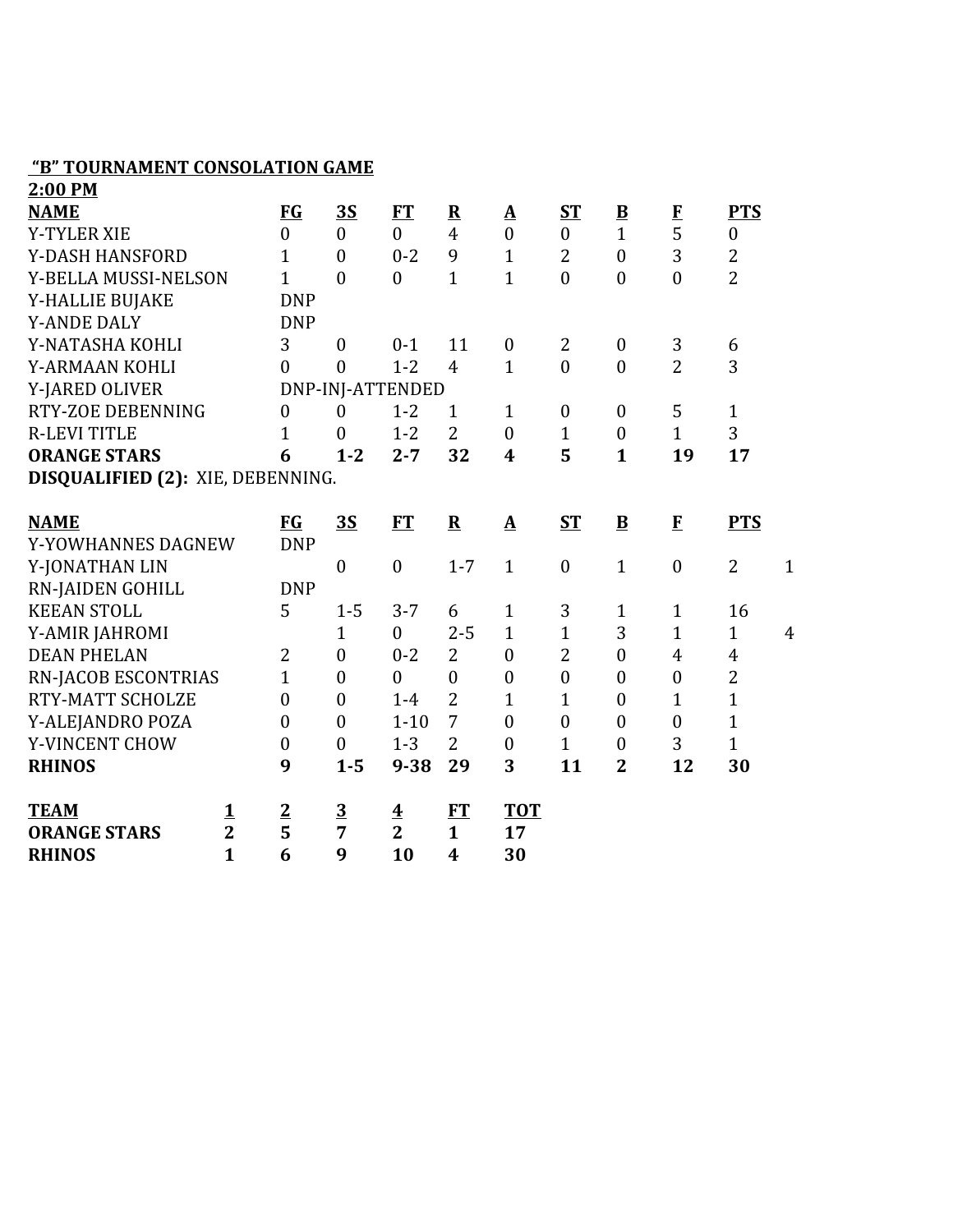## **"A" TOURNAMENT SEMI FINAL #1 (6-4-2)**

| 3:10 PM                              |   |                  |                  |                         |                         |                            |                  |                          |                  |                |              |
|--------------------------------------|---|------------------|------------------|-------------------------|-------------------------|----------------------------|------------------|--------------------------|------------------|----------------|--------------|
| <b>NAME</b>                          |   | $FG$             | <u>35</u>        | <b>FT</b>               | ${\bf R}$               | ${\underline{\mathbf{A}}}$ | <b>ST</b>        | $\underline{\mathbf{B}}$ | $\bf{F}$         | <b>PTS</b>     |              |
| Y-KENNETH KUN                        |   |                  | $\boldsymbol{0}$ | $\boldsymbol{0}$        | $1 - 2$                 | $\mathbf{1}$               | $\boldsymbol{0}$ | $\boldsymbol{0}$         | $\overline{1}$   | 3              | $\mathbf{1}$ |
| <b>EMMETT MILES</b>                  |   | $\boldsymbol{0}$ | $\boldsymbol{0}$ | $1 - 6$                 | $\boldsymbol{0}$        | $\boldsymbol{0}$           | $\boldsymbol{0}$ | $\boldsymbol{0}$         | $\boldsymbol{0}$ | $\mathbf{1}$   |              |
| Y-CLARK ELLIOT                       |   | $\overline{2}$   | $\boldsymbol{0}$ | $0 - 2$                 | 2                       | $\boldsymbol{0}$           | $\boldsymbol{0}$ | $\boldsymbol{0}$         | $\mathbf{1}$     | 4              |              |
| Y-ARJUN MCINTOSH                     |   | $\mathbf{1}$     | $0 - 3$          | $\boldsymbol{0}$        | $\mathbf{1}$            | $\mathbf{1}$               | 3                | $\boldsymbol{0}$         | $\mathbf{1}$     | $\overline{2}$ |              |
| <b>Y-ALEX WRAY</b>                   |   | 1                | $\boldsymbol{0}$ | $\boldsymbol{0}$        | $\boldsymbol{0}$        | $\boldsymbol{0}$           | $\boldsymbol{0}$ | $\mathbf{1}$             | $\overline{2}$   | $\overline{2}$ |              |
| Y-JOE FARZAM                         |   | $\overline{0}$   | $\mathbf{0}$     | $1-6$                   | 3                       | $\boldsymbol{0}$           | $\boldsymbol{0}$ | $\overline{0}$           | $\boldsymbol{0}$ | $\mathbf{1}$   |              |
| <b>Y-BEN FARZAM</b>                  |   | $\boldsymbol{0}$ | $\boldsymbol{0}$ | $1 - 2$                 | $\overline{4}$          | $\boldsymbol{0}$           | $\boldsymbol{0}$ | $\boldsymbol{0}$         | $\boldsymbol{0}$ | $\mathbf{1}$   |              |
| <b>Y-MILES AGUILAR</b>               |   | 2                | $\mathbf{0}$     | $1 - 2$                 | 8                       | $\mathbf{1}$               | $\boldsymbol{0}$ | $\boldsymbol{0}$         | $\boldsymbol{0}$ | 5              |              |
| Y-SHERWIN SHAHRABI                   |   | $\boldsymbol{0}$ | $\mathbf{0}$     | $1 - 2$                 | 10                      | $\mathbf{1}$               | 2                | $\mathbf{1}$             | $\boldsymbol{0}$ | $\mathbf{1}$   |              |
| Y-JOEY LITTLE                        |   | $\overline{2}$   | $2 - 5$          | $2 - 4$                 | $\overline{7}$          | $\boldsymbol{0}$           | $\mathbf{1}$     | $\boldsymbol{0}$         | 3                | 12             |              |
| <b>REDHAWKS</b>                      |   | 8                | $2 - 8$          | $8 - 26$                | 36                      | $\overline{2}$             | 6                | 3                        | 10               | 30             |              |
| <b>NAME</b>                          |   | $FG$             | 3S               | <u>FT</u>               | $\overline{\mathbf{R}}$ | <u>A</u>                   | <u>ST</u>        | $\underline{\mathbf{B}}$ |                  | <b>PTS</b>     |              |
| Y-HUNTER ESPOSITO-DOI                |   | 3                | $0 - 3$          | $\overline{0}$          | 5                       | $\mathbf{1}$               | 4                | $\overline{0}$           | $\frac{F}{1}$    | 6              |              |
| <b>R-LINCOLN BARNES</b>              |   | $\overline{0}$   | $\boldsymbol{0}$ | $1 - 2$                 | $\overline{2}$          | $\boldsymbol{0}$           | $\boldsymbol{0}$ | $\boldsymbol{0}$         | $\boldsymbol{0}$ | $\mathbf{1}$   |              |
| <b>Y-TRAVIS WATERS</b>               |   | $\theta$         | $\mathbf{0}$     | $1 - 1$                 | 3                       | $\mathbf{0}$               | $\mathbf{1}$     | $\mathbf{0}$             | $\boldsymbol{0}$ | $\mathbf{1}$   |              |
| Y-TAVIO ESPOSITO-PORTILLO            |   | $\mathbf{1}$     | $\mathbf{0}$     | $\boldsymbol{0}$        | 3                       | $\boldsymbol{0}$           | $\boldsymbol{0}$ | $\boldsymbol{0}$         | $\overline{1}$   | $\overline{2}$ |              |
| Y-JAYSON BADUA                       |   |                  | <b>DNP</b>       |                         |                         |                            |                  |                          |                  |                |              |
| Y-TOBY SAFCHIK                       |   | 1                | $\boldsymbol{0}$ | $\boldsymbol{0}$        | 3                       | $\boldsymbol{0}$           | $\boldsymbol{0}$ | $\boldsymbol{0}$         | $\boldsymbol{0}$ | $\overline{2}$ |              |
| Y-SHAWN SIKDER                       |   | $\mathbf{1}$     | $\boldsymbol{0}$ | $1 - 4$                 | 14                      | $\boldsymbol{0}$           | $\mathbf{1}$     | $\boldsymbol{0}$         | $\mathbf{1}$     | 3              |              |
| Y-GRIFFIN BOCCELLA                   |   | $\boldsymbol{0}$ | $\boldsymbol{0}$ | $1 - 1$                 | $\overline{2}$          | $\mathbf{0}$               | $\boldsymbol{0}$ | $\boldsymbol{0}$         | $\boldsymbol{0}$ | $\mathbf{1}$   |              |
| Y-JONATHAN SHU                       |   | $\boldsymbol{0}$ | $\boldsymbol{0}$ | $1 - 3$                 | 2                       | $\mathbf{0}$               | $\boldsymbol{0}$ | $\overline{0}$           | $\mathbf{1}$     | $\mathbf{1}$   |              |
| Y-DOMINIC BOCCELLA                   |   | $\overline{2}$   | $\boldsymbol{0}$ | $\boldsymbol{0}$        | 8                       | $\boldsymbol{0}$           | $\boldsymbol{0}$ | $\boldsymbol{0}$         | $\overline{2}$   | 4              |              |
| <b>ZIPS</b>                          |   | 8                | $0 - 3$          | $5 - 11$                | 42                      | $\mathbf{1}$               | 6                | $\bf{0}$                 | 6                | 21             |              |
| <b>TEAM</b>                          | 1 | $\overline{2}$   | $\overline{3}$   | $\overline{\mathbf{4}}$ | FT                      | <b>TOT</b>                 |                  |                          |                  |                |              |
| <b>REDHAWKS</b>                      | 5 | 5                | 9                | $\overline{7}$          | 4                       | 30                         |                  |                          |                  |                |              |
| <b>ZIPS</b>                          | 3 | 6                | 6                | $\overline{2}$          | $\boldsymbol{4}$        | 21                         |                  |                          |                  |                |              |
| "A" TOURNAMENT SEMI FINAL #2 (6-4-2) |   |                  |                  |                         |                         |                            |                  |                          |                  |                |              |
| 4:20 PM                              |   |                  |                  |                         |                         |                            |                  |                          |                  |                |              |
| <b>MINOR LEAGUE</b>                  |   |                  |                  |                         |                         |                            |                  |                          |                  |                |              |
| <b>NAME</b>                          |   | $FG$             | <u>3S</u>        | FT                      | $\mathbf{R}$            | <u>A</u>                   | <u>ST</u>        | $\overline{\mathbf{B}}$  | $\mathbf{F}$     | <b>PTS</b>     |              |
| <b>RTY-RYAN CHAMBERS</b>             |   | $\overline{0}$   | $\overline{0}$   | $1 - 2$                 | $\mathbf{1}$            | $\boldsymbol{0}$           | $\overline{0}$   | $\boldsymbol{0}$         | $\boldsymbol{0}$ | 1              |              |
| RTY-ERIC PAPAZIAN                    |   | 4                | $\overline{0}$   | $\boldsymbol{0}$        | 12                      | $\mathbf{1}$               | 8                | $\overline{0}$           | $\mathbf{1}$     | 8              |              |
| <b>Y-ABEL ANTAL</b>                  |   | 3                | $0 - 1$          | $\boldsymbol{0}$        | 3                       | $\mathbf{1}$               | $\overline{4}$   | $\boldsymbol{0}$         | $\boldsymbol{0}$ | 6              |              |
| Y-JACK LOFARO                        |   | $\overline{0}$   | $\mathbf{0}$     | $1 - 1$                 | $\mathbf{1}$            | $\boldsymbol{0}$           | $\mathbf{1}$     | $\overline{0}$           | $\mathbf{1}$     | $\mathbf{1}$   |              |
| RTY-AAYAN LAKHANI                    |   | $\mathbf{1}$     | $\mathbf{0}$     | $\boldsymbol{0}$        | 4                       | $\mathbf{0}$               | $\overline{2}$   | $\overline{0}$           | $\overline{4}$   | $\overline{2}$ |              |
| <b>RTY-DARIEN JONES</b>              |   | $\overline{2}$   | $\boldsymbol{0}$ | $0 - 2$                 | 3                       | $\mathbf{1}$               | 3                | $\boldsymbol{0}$         | $\boldsymbol{0}$ | $\overline{4}$ |              |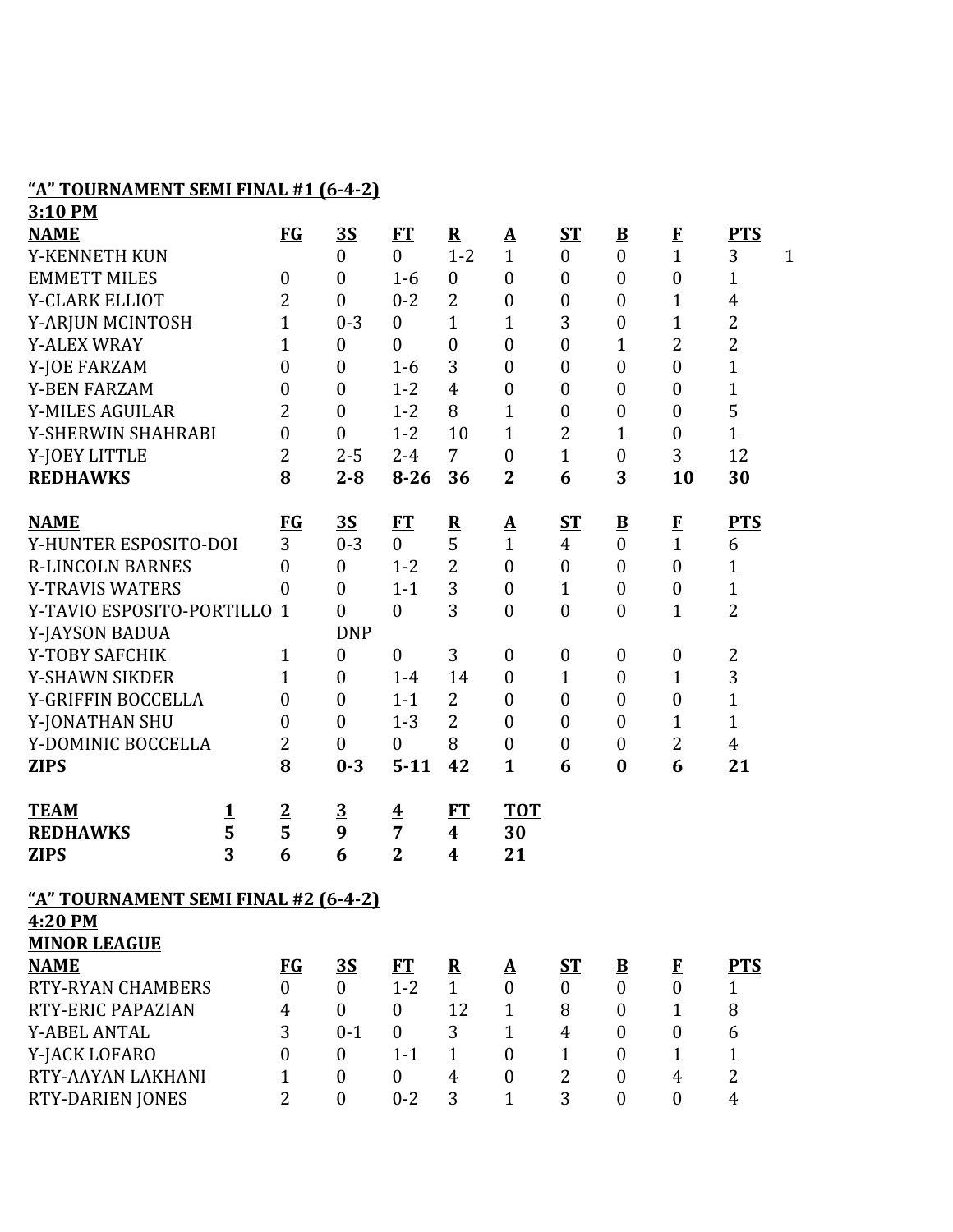| Y-AMIEL DOUSTAN                         | 1                                  | $\boldsymbol{0}$            | $\boldsymbol{0}$        | 3                     | $\boldsymbol{0}$                     | $\boldsymbol{0}$                     | $\mathbf 1$                          | 2                                | 2                 |
|-----------------------------------------|------------------------------------|-----------------------------|-------------------------|-----------------------|--------------------------------------|--------------------------------------|--------------------------------------|----------------------------------|-------------------|
| <b>RTY-GORDEN MCLEAN</b>                | 3                                  | $\boldsymbol{0}$            | $\boldsymbol{0}$        | 16                    | $\overline{2}$                       | $\overline{2}$                       | 5                                    | $\overline{2}$                   | 6                 |
| <b>HORNETS</b>                          | 14                                 | $0 - 1$                     | $2 - 5$                 | 43                    | 5                                    | 20                                   | 6                                    | 11                               | 30                |
| DIQUALIFIED: LAKHANI                    |                                    |                             |                         |                       |                                      |                                      |                                      |                                  |                   |
| <b>NAME</b>                             | <b>FG</b>                          | <u>3S</u>                   | <b>FT</b>               | ${\bf R}$             | $\mathbf A$                          | $S_{\rm T}$                          | $\bf{B}$                             | $\mathbf{F}$                     | <b>PTS</b>        |
| <b>Y-MAX LANGER</b>                     | <b>DNP</b>                         |                             |                         |                       |                                      |                                      |                                      |                                  |                   |
| <b>R-WESTON KESLOW</b>                  | $\mathbf{1}$                       | $0 - 3$                     | $\mathbf{0}$            | $\mathbf{1}$          | $\mathbf{1}$                         | 3                                    | $\boldsymbol{0}$                     | $\mathbf{1}$                     | $\overline{2}$    |
| <b>RTY-LONDON COLEMAN</b>               | 3                                  | $\boldsymbol{0}$            | $1 - 1$                 | 18                    | $\boldsymbol{0}$                     | $\overline{2}$                       | 1                                    | $\mathbf{1}$                     | 7                 |
| Y-CORAL IZEN                            | $\overline{0}$                     | $\overline{0}$              | $1 - 1$                 | $\overline{4}$        | $\mathbf{0}$                         | $\mathbf{1}$                         | $\overline{0}$                       | $\boldsymbol{0}$                 | $\mathbf{1}$      |
| <b>R-ADAM SMILEY</b>                    | $\overline{0}$                     | $\overline{0}$              | $1 - 7$                 | $\overline{4}$        | $\boldsymbol{0}$                     | $\boldsymbol{0}$                     | $\boldsymbol{0}$                     | $\mathbf{1}$                     | $\mathbf{1}$      |
| <b>R-TOBY GESTETNER</b>                 | <b>DNP</b>                         |                             |                         |                       |                                      |                                      |                                      |                                  |                   |
| <b>Y-TAYLOR CHEN</b>                    | $\overline{2}$                     | $\boldsymbol{0}$            | $0 - 1$                 | 8                     | $\boldsymbol{0}$                     | 3                                    | $\boldsymbol{0}$                     | $\boldsymbol{0}$                 | 4                 |
| <b>Y-ASSER TEWODROS</b>                 | $\mathbf{1}$                       | $\overline{0}$              | $\overline{0}$          | 6                     | $\mathbf{1}$                         | $\mathbf{1}$                         | $\theta$                             | $\mathbf{1}$                     | $\overline{2}$    |
| Y-SEBASTIAN FOUQUETTE                   | $\boldsymbol{0}$                   | $\boldsymbol{0}$            | $1 - 1$                 | 6                     | $\boldsymbol{0}$                     | $\overline{2}$                       | $\boldsymbol{0}$                     | $\overline{0}$                   | $\mathbf{1}$      |
| <b>JEDI</b>                             | 7                                  | $0 - 3$                     | $4 - 11$                | 47                    | $\overline{2}$                       | 12                                   | $\mathbf{1}$                         | $\boldsymbol{4}$                 | 18                |
| <b>TEAM</b><br>$\mathbf 1$              | $\overline{2}$                     | $\overline{3}$              | $\overline{\mathbf{4}}$ | FT                    | <b>TOT</b>                           |                                      |                                      |                                  |                   |
| <b>HORNETS</b><br>10                    | 6                                  | 6                           | 6                       | $\mathbf{2}$          | 30                                   |                                      |                                      |                                  |                   |
| 5<br><b>JEDI</b>                        | $\boldsymbol{4}$                   | 4                           | $\overline{2}$          | 3                     | 18                                   |                                      |                                      |                                  |                   |
|                                         |                                    |                             |                         |                       |                                      |                                      |                                      |                                  |                   |
| <b>MAJOR LEAGUE</b>                     |                                    |                             |                         |                       |                                      |                                      |                                      |                                  |                   |
| <b>TOURNAMENT SEMI FINAL #1 (6-4-2)</b> |                                    |                             |                         |                       |                                      |                                      |                                      |                                  |                   |
| 5:30 PM                                 |                                    |                             |                         |                       |                                      |                                      |                                      |                                  |                   |
| <b>NAME</b>                             | $FG$                               | <u>3S</u>                   | FT                      | ${\bf R}$             | <u>A</u>                             | <u>ST</u>                            | $\overline{\mathbf{B}}$              | $\mathbf{F}$                     | <b>PTS</b>        |
| Y-LUCA BAINBRIDGE                       | $\mathbf{1}$                       | $\boldsymbol{0}$            | $\mathbf{0}$            | $\overline{0}$        | $\overline{0}$                       | $\mathbf{1}$                         | $\overline{0}$                       | $\overline{0}$                   | 2                 |
| <b>Y-KYLE HABIB</b>                     | $\boldsymbol{0}$                   | $\overline{0}$              | $1 - 1$                 | $\overline{4}$        | $\mathbf{1}$                         | 3                                    | $\boldsymbol{0}$                     | $\overline{2}$                   | $\mathbf{1}$      |
| Y-JACK FROOM                            | $\mathbf{1}$                       | $0 - 1$                     | $\mathbf{0}$            | $\overline{2}$        | $\overline{2}$                       | $\mathbf{1}$                         | $\mathbf{1}$                         | $\overline{1}$                   | $\overline{2}$    |
| Y-DASH WASSON                           | 7                                  | $\boldsymbol{0}$            | $3-6$                   | 6                     | $\boldsymbol{0}$                     | $\mathbf{1}$                         | $\boldsymbol{0}$                     | $\overline{4}$                   | 17                |
| Y-JACK SIMON                            | $\mathbf{1}$                       | $\boldsymbol{0}$            | $\boldsymbol{0}$        | $\overline{2}$        | $\boldsymbol{0}$                     | $\boldsymbol{0}$                     | $\boldsymbol{0}$                     | $\boldsymbol{0}$                 | $\overline{2}$    |
| Y-THEONE GREEN                          | $\boldsymbol{0}$                   | $\boldsymbol{0}$            | $1 - 2$                 | $\overline{2}$        | $\boldsymbol{0}$                     | $\boldsymbol{0}$                     | $\mathbf{1}$                         | $\mathbf 1$                      | $\mathbf{1}$      |
| Y-MATT GOLUBITSKY                       | 5                                  | $\boldsymbol{0}$            | $\boldsymbol{0}$        | 10                    | $\overline{2}$                       | 3                                    | $\boldsymbol{0}$                     | 5                                | 10                |
| RN-SEBASTIAN RAMIREZ                    | $\mathbf{1}$                       | $\boldsymbol{0}$            | $\boldsymbol{0}$        | $\overline{4}$        | $\boldsymbol{0}$                     | 3                                    | $\boldsymbol{0}$                     | $\overline{2}$                   | $\overline{2}$    |
| RTY-JADEN FISHMAN                       | 0                                  | $\overline{0}$              | $1 - 2$                 | $\overline{2}$        | $\mathbf{0}$                         | 3                                    | $\boldsymbol{0}$                     | $\mathbf{0}$                     | $\mathbf{1}$      |
| RTY-NATHAN PETROS                       | <b>DNP</b>                         |                             |                         |                       |                                      |                                      |                                      |                                  |                   |
| <b>LEOPARDS</b>                         | 16                                 | $0 - 1$                     | $6 - 11$                | 30                    | 5                                    | 16                                   | $\mathbf{2}$                         | 16                               | 38                |
| DISQUALIFIED: GOLUBITSKY                |                                    |                             |                         |                       |                                      |                                      |                                      |                                  |                   |
|                                         |                                    |                             |                         |                       |                                      |                                      |                                      |                                  |                   |
|                                         |                                    |                             |                         |                       |                                      |                                      |                                      |                                  |                   |
| <b>NAME</b>                             | $\underline{\mathbf{F}\mathbf{G}}$ | <u>3S</u>                   | FT                      | $\mathbf{R}$          | $\mathbf{\Delta}$                    | <u>ST</u>                            | $\overline{\mathbf{B}}$              |                                  | <u>PTS</u>        |
| Y-GASPAR ANTAL                          | 3                                  | $\boldsymbol{0}$            | $1-6$                   | 11                    | $\mathbf{1}$                         | $\overline{2}$                       | $\mathbf{1}$                         | $\frac{F}{2}$                    | 7                 |
| RTY-RODERICK JOHNSON                    | <b>DNP</b>                         |                             |                         |                       |                                      |                                      |                                      |                                  |                   |
| RTY-CONNOR SULLIVAN                     | $\boldsymbol{0}$                   | $\boldsymbol{0}$            | $1 - 2$                 | $\boldsymbol{0}$      | $\boldsymbol{0}$                     | $\boldsymbol{0}$                     | $\boldsymbol{0}$                     | 2                                | 1                 |
| <b>Y-ELI ENG</b>                        | $\overline{2}$                     | $0 - 1$                     | $2 - 2$<br>$\mathbf{0}$ | 4<br>$\boldsymbol{0}$ | $\mathbf{1}$                         | $\overline{2}$                       | $\boldsymbol{0}$<br>$\boldsymbol{0}$ | $\overline{2}$<br>$\overline{1}$ | 6                 |
| R-JOSH BIRNBACH<br>RN-MILLION MESFIN    | $\mathbf{1}$<br>$\boldsymbol{0}$   | $1 - 2$<br>$\boldsymbol{0}$ | $1 - 1$                 | 3                     | $\boldsymbol{0}$<br>$\boldsymbol{0}$ | $\boldsymbol{0}$<br>$\boldsymbol{0}$ | $\boldsymbol{0}$                     | $\mathbf{1}$                     | 5<br>$\mathbf{1}$ |